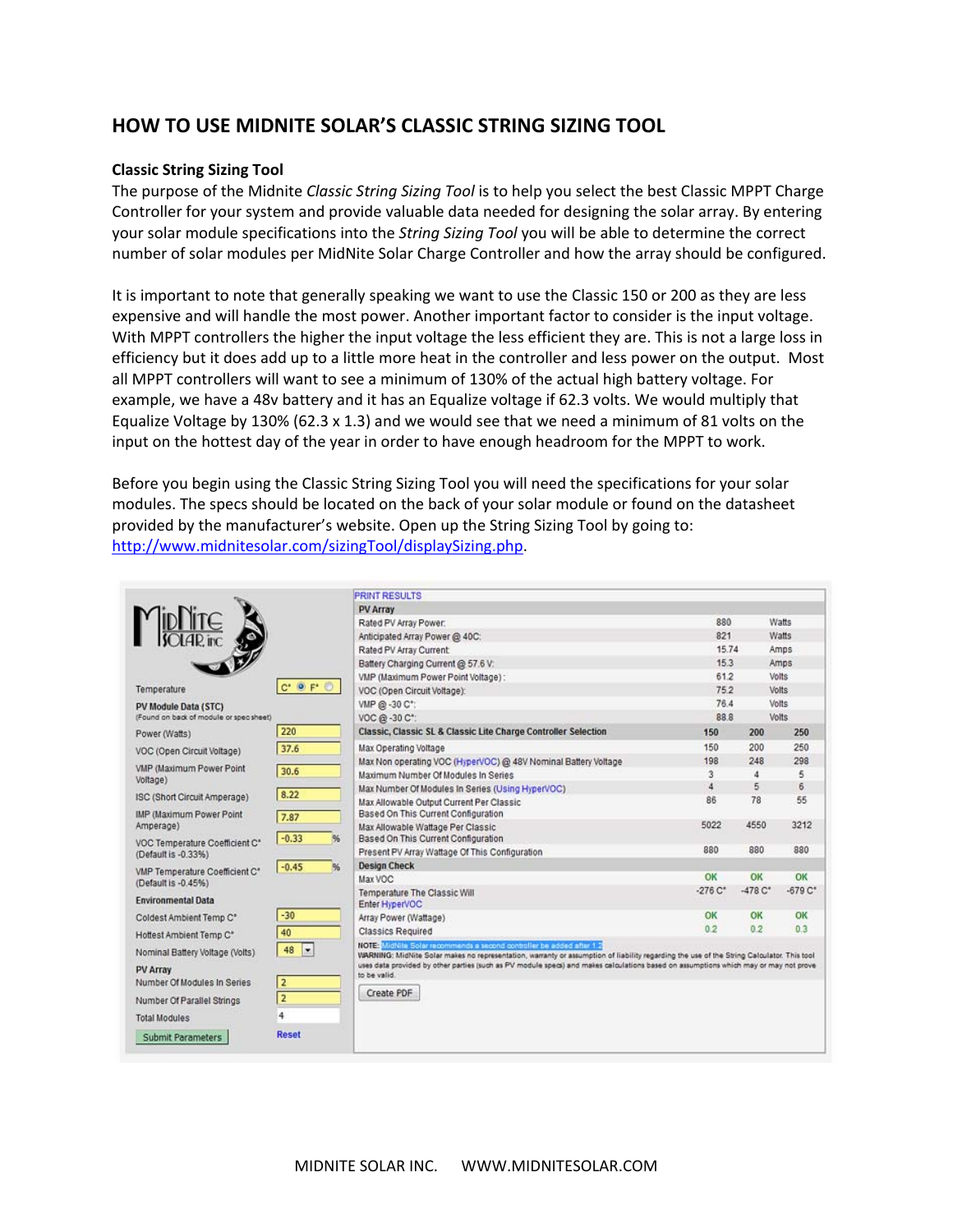At the very top of the form, select the type of temperature settings you will be using. You have your choice between Celsius or Fahrenheit, but the form defaults to Celsius. In the fields below, enter your solar panel data. You will note that the data is in Standard Test Conditions or STC.

## **PV Module Data (STC)**

- 1. Power (Watts)
- 2. VOC (Open Circuit Current)
- 3. VMP (Maximum Power Point Voltage)
- 4. ISC (Short Circuit Amperage)
- 5. IMP (Maximum Power Point Amperage)
- 6. VOC Temperature Coefficient C° (Default is ‐0.33%)
- 7. VMP Temperature Coefficient C° (Default is ‐0.45%)

## **Environmental Data**

- 8. Coldest Ambient Temp C°
- 9. Hottest Ambient Temp C°
- 10. Nominal Battery Voltage (Volts)

## **PV Array**

Next input the number of modules that will be in series or wired positive to negative in a string . Then type in the number of parallel strings your system will contain. This is the number of strings wired into a combiner box and then into the charge controller (see example below). You will want to adjust these numbers as you work with the String Sizing Tool. Remember that we want to keep the string voltage low enough to raise efficiency but not so low that the MPPT doesn't have any room to work. The average solar module will have 60 cells and have an open circuit voltage (VOC) of about 37 volts. The general rule is a minimum of one module in series for a 12 volt battery, 2 modules in series for a 24 volt battery and 3 modules in series for a 48 volt battery. You can add more modules in series strings as needed.

For example, you have Five Solar World 250 watt modules and want to charge a 48 volt battery. Five modules do not divide evenly by our "three modules in series for a 48V battery" rule, so we would likely wire all five in series into a Classic 250 (5 modules x 37V each = 185V). Our other option is that we may decide to buy a sixth module and wire two strings of three modules in series (3 modules x 37V each = 111V) and use a Classic 150 which is a more powerful charge controller at a lower cost.